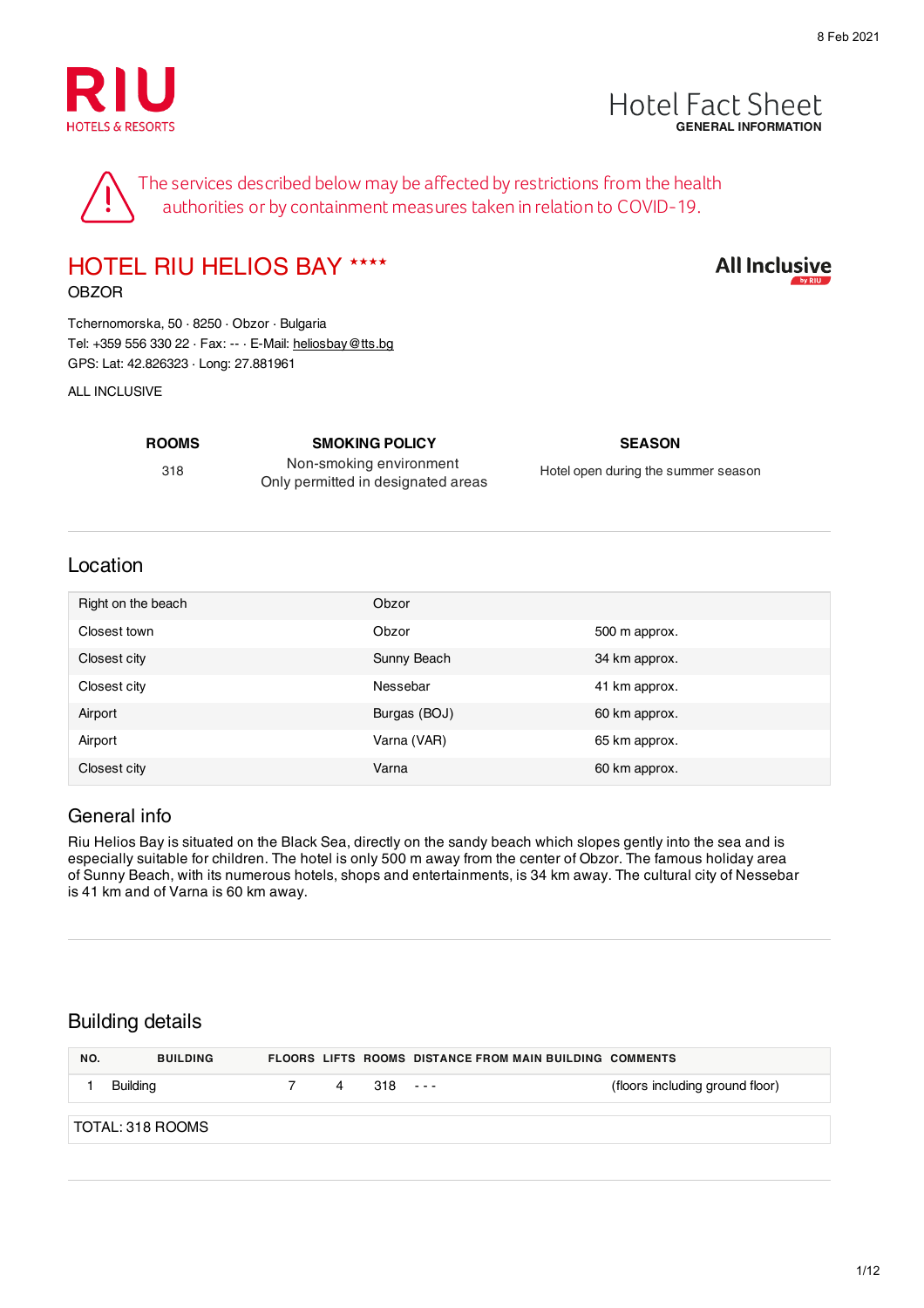# Construction & Renovations

**Built in:** 2005 **Riu hotel since:** 2005 **Last renovated:** Winter 2016/17

# Environmental best practices

| <b>GROUP</b> | <b>MEASURE</b>                                 | <b>COMMENTS</b> |
|--------------|------------------------------------------------|-----------------|
| Energy       | Low-energy lighting                            |                 |
| Energy       | Main switch in guest rooms                     |                 |
| Waste        | Environmentally-friendly purchasing policy     |                 |
| Waste        | Minimum use of single portion packs at buffets |                 |
| Water        | Eco-Friendly towel change policy               |                 |
| Water        | Hot-cold mixer tap                             |                 |
| Water        | Use of biodegradable cleaning agents           |                 |
| Water        | WC watersaving flush                           |                 |

# Awards & Certifications

| <b>AWARDS &amp; CERTIFICATIONS</b>      | <b>YEAR</b> | <b>COMMENTS</b>         |
|-----------------------------------------|-------------|-------------------------|
| <b>TUI Top Quality</b>                  | 2020        | 2018, 2017, 2016, 2015. |
| <b>TUI Family Champion</b>              | 2020        |                         |
| TripAdvisor® "Travellers' Choice" Award | 2020        | 2018                    |
| Preverisk COVID-19 Hygiene Response     | 2020        |                         |
| Holiday Check Recommended               | 2019        | 2018, 2016, 2014.       |
| Travelife Gold Award                    |             |                         |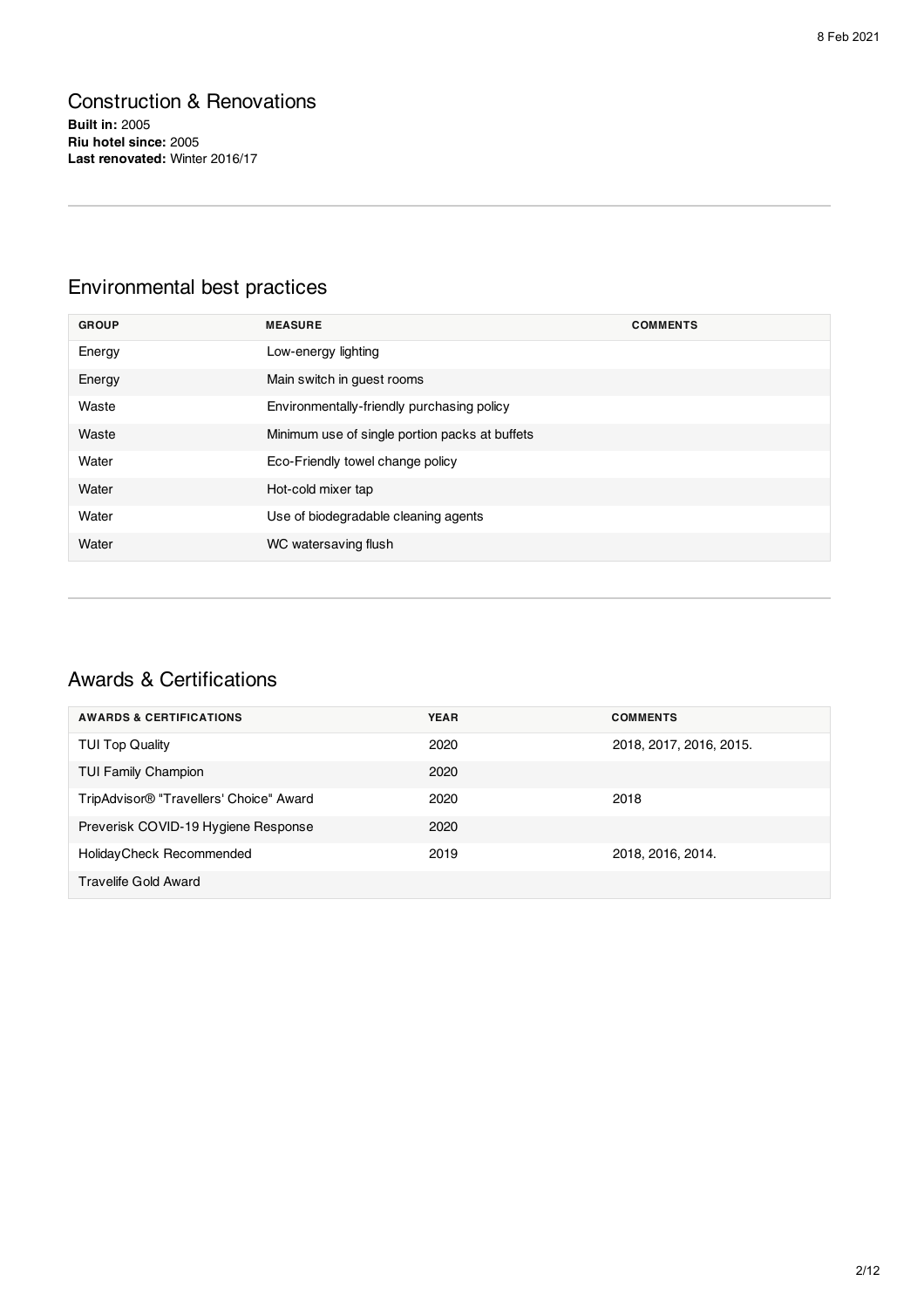

#### **Hotel Fact Sheet FACILITIES**

#### HOTEL RIU HELIOS BAY ★★★★ OBZOR

**All Inclusive** 

#### **Facilities**

#### Hotel Facilities

| <b>TYPE</b>           | <b>COMMENTS</b>                                                                                          |
|-----------------------|----------------------------------------------------------------------------------------------------------|
| Main restaurant       | With terrace.                                                                                            |
| Speciality restaurant | Spanish theme restaurant. Asian theme restaurant.                                                        |
| Bars                  | 4 bars.                                                                                                  |
| Pools                 | Outdoor swimming pool. Children's pool. Indoor pool with children's section.                             |
| Spa                   | Variety of treatments, sauna, steam bath, hairdresser, beauty salon and massages<br>(additional charge). |
| WiFi zone             | Free WiFi throughout hotel incl. quest rooms.                                                            |
| Boutique/Kiosk        |                                                                                                          |
| Medical service       | Doctor's office. Doctor's visit on request.                                                              |

#### Remarks

There is no hotel parking available. Parking facilities nearby.

#### Reception

**Reception staff speak:** Bulgarian · German · English · Russian · French **Local languages:** Bulgarian **Local currency:** Bulgarian Lev

#### Reception services

| <b>TYPE</b>       | ON REQUEST | <b>EXTRA CHARGE</b> | <b>COMMENTS</b>                   |
|-------------------|------------|---------------------|-----------------------------------|
| 24 hour reception |            |                     |                                   |
| Laundry service   |            | $\sqrt{ }$          |                                   |
| Rent a car        | ✔          | ✔                   |                                   |
| Taxi ordering     |            | $\checkmark$        | Calls for taxi through reception. |
| No pets allowed   |            |                     |                                   |

#### Means of payment **Currency exchange in hotel Accepted credit cards:** MasterCard · Visa

#### Wellness & Beauty

| <b>DESCRIPTION</b> | <b>NAME / LOCATION</b> |  | NO CHARGE EXTRA CHARGE COMMENTS |  |
|--------------------|------------------------|--|---------------------------------|--|
|--------------------|------------------------|--|---------------------------------|--|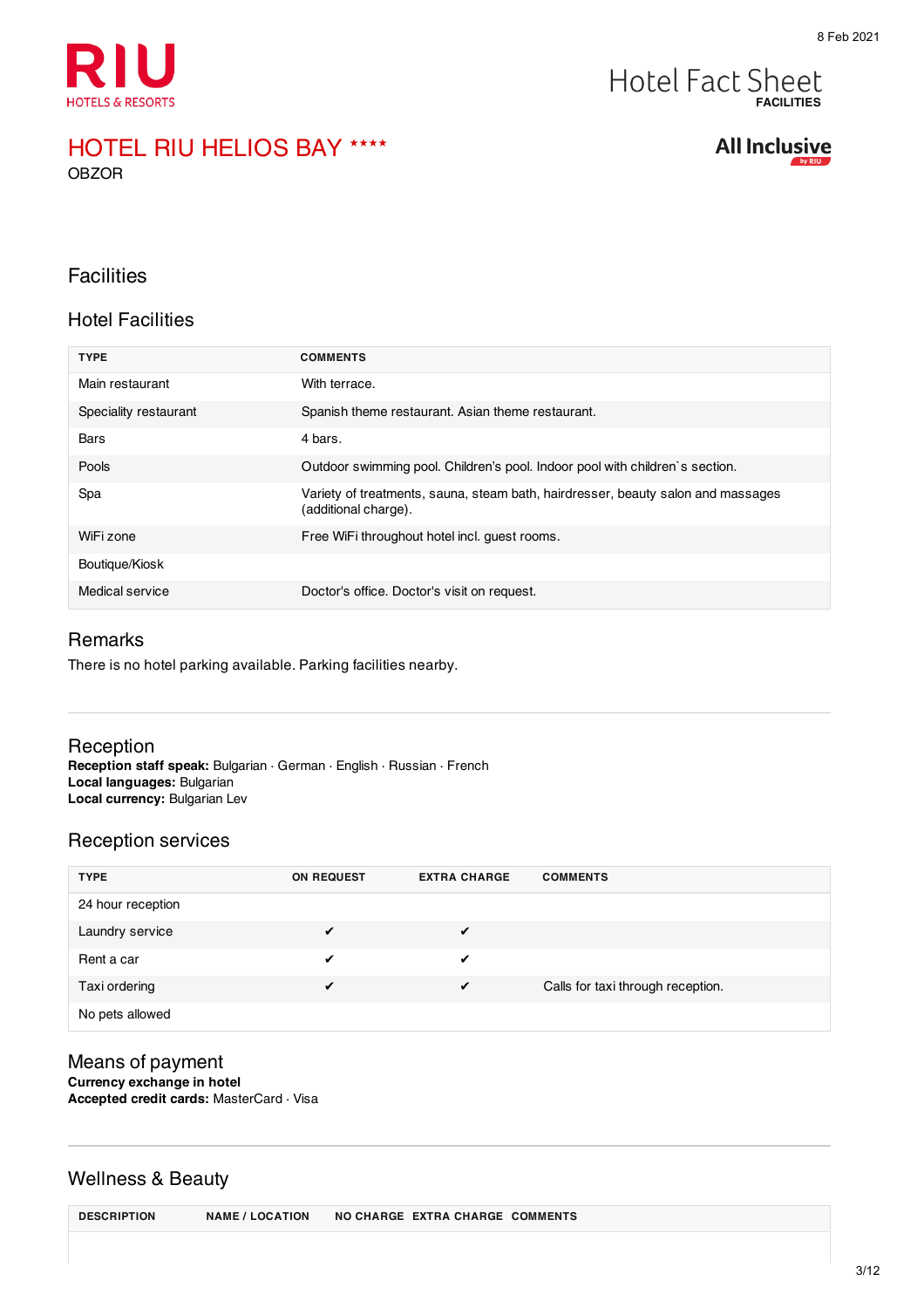| 8 Feb 2021 |
|------------|
|------------|

| <b>DESCRIPTION</b> | <b>NAME / LOCATION</b>          | NO CHARGE EXTRA CHARGE COMMENTS |   |                                                                                                             |
|--------------------|---------------------------------|---------------------------------|---|-------------------------------------------------------------------------------------------------------------|
| Spa                | Paradise Spa &<br><b>Beauty</b> |                                 | ✔ | All wellness & beauty facilities offered at the Spa.                                                        |
| Sauna              |                                 |                                 | ✔ |                                                                                                             |
| Steam bath         |                                 |                                 | ✔ |                                                                                                             |
| Massage rooms      |                                 |                                 | ✔ | 2 massage rooms.                                                                                            |
| Beauty salon       |                                 |                                 | ✔ |                                                                                                             |
| Hairdresser        |                                 |                                 | ✔ |                                                                                                             |
| Indoor pool        |                                 | ✔                               |   | 80 m2. The indoor pool is with children's section. The<br>pool is heatable depending on weather conditions. |
| Gym                |                                 | ✔                               |   |                                                                                                             |

#### Remarks

Use of gym, sauna and steam bath is restricted to guests over 18 years old. Sports shoes are compulsory when using the gym.

### External Facilities

| <b>TYPE/NAME</b> | DISTANCE COMMENTS<br>APPROX. |
|------------------|------------------------------|
| Bank             | 2 km                         |
| Shops            | 50 m                         |
| Chemist          | 150 m                        |
| Hospital         | In Varna.<br>60 km           |
| Public transport | Bus stop.<br>2,5 km          |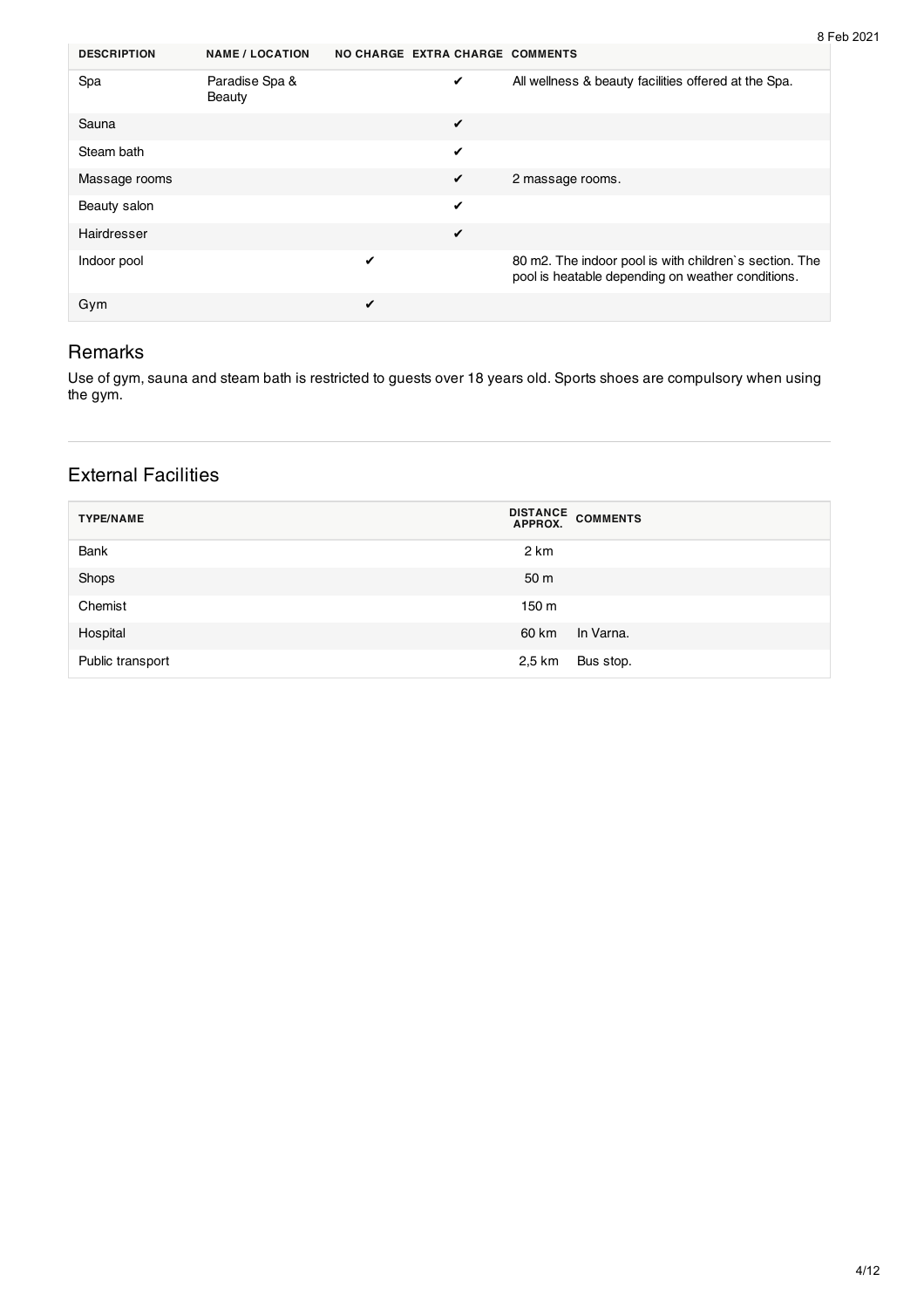

# **FOOD & BEVERAGES**

# HOTEL RIU HELIOS BAY ★★★★

OBZOR

#### Food & Beverages

#### **Restaurants**

| <b>NAME</b> | <b>TYPE</b>                           | <b>NO</b><br>SMOKING COND. | <b>AIR</b>   | <b>OPENING</b>      | <b>BUFFET /</b><br><b>MENU/</b><br><b>SNACKS</b> | <b>COMMENTS</b>                                                                                                                                |
|-------------|---------------------------------------|----------------------------|--------------|---------------------|--------------------------------------------------|------------------------------------------------------------------------------------------------------------------------------------------------|
|             | Main restaurant                       | ✔                          | ✓            |                     |                                                  | With terrace                                                                                                                                   |
|             | <b>Breakfast</b>                      |                            |              | 07.30-<br>10.00h    | <b>Buffet</b>                                    | Varied buffets, live cooking stations.                                                                                                         |
|             | Lunch                                 |                            |              | $12.30 -$<br>14.30h | <b>Buffet</b>                                    | Hot and cold buffet starters. Live cooking<br>stations and assorted desserts.                                                                  |
|             | Dinner                                |                            |              | 18.30-<br>21.30h    | <b>Buffet</b>                                    | Hot and cold buffet starters. Live cooking<br>stations. Vegetarian options available.<br>Dessert buffet. Themed buffets (two<br>times a week). |
| Olé         | Snack restaurant/<br>Theme restaurant | ✔                          |              |                     |                                                  | For optional dinner in the evening:<br>Spanish restaurant (with reservation).                                                                  |
|             | Continental<br>breakfast              |                            |              | $10.00 -$<br>11.30h | <b>Buffet</b>                                    |                                                                                                                                                |
|             | Lunch                                 |                            |              | $12.00 -$<br>14.30h | <b>Buffet</b>                                    | Light meals.                                                                                                                                   |
|             | Afternoon snack                       |                            |              | 15.00-<br>17.00h    |                                                  | Pastries and coffee                                                                                                                            |
|             | Optional dinner                       |                            |              | $19.00 -$<br>21.30h | <b>Buffet</b>                                    | With reservation. Opening is dependent<br>on the occupancy level of the hotel.                                                                 |
|             | Asian restaurant                      | ✔                          | $\checkmark$ |                     |                                                  |                                                                                                                                                |
|             | Optional dinner                       |                            |              | 19.00-<br>21.30h    | <b>Buffet</b>                                    | With reservation. Opening is dependent<br>on the occupancy level of the hotel.                                                                 |

#### Bars

| <b>NAME TYPE</b> |            | <b>COMMENTS</b>                                                                                                     |
|------------------|------------|---------------------------------------------------------------------------------------------------------------------|
|                  | Lobby bar  | With terrace. Open from 17.00-23.00h. Opening is dependent on the occupancy level of the hotel.                     |
|                  |            | Karaoke bar Open from 21.30 to 00.00h. Opening is dependent on the occupancy level of the hotel.                    |
|                  |            | Poolside bar Open from 10.00-18.00h. With chill-out area. Opening is dependent on the occupancy level of the hotel. |
|                  | Lounge bar | Open from 19.00-23.00 h. Opening is dependent on the occupancy level of the hotel.                                  |

#### Dress code for dinner

Formal dress required for dinner. Main restaurant: gentlemen – no sleeveless T-shirts. Theme restaurants: gentlemen – no sleeveless T-shirts, long trousers.

#### **Remarks**

Opening and meal times are subject to change.

Unlimited domestic beverages (alcoholic and non-alcoholic drinks) at the hotel bars and restaurants (depending on opening times) offered until midnight. In all buffet restaurants there are soft drinks, water, beer and wine. Spirits are to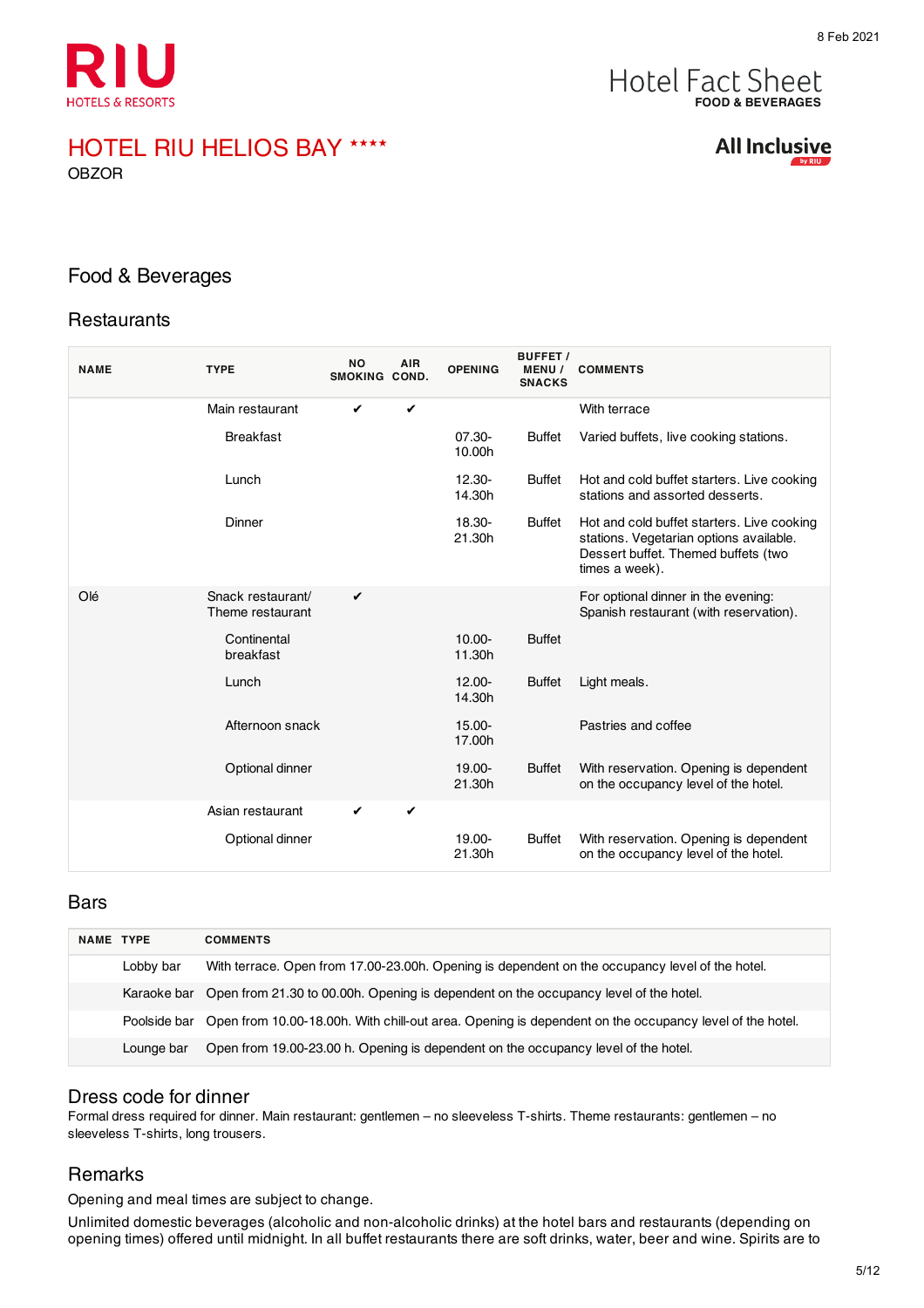be ordered at the hotel bars.

be ordered at the hotel bars.<br>Gluten-free dishes are available only on request. It is required to inform 7 days in advance.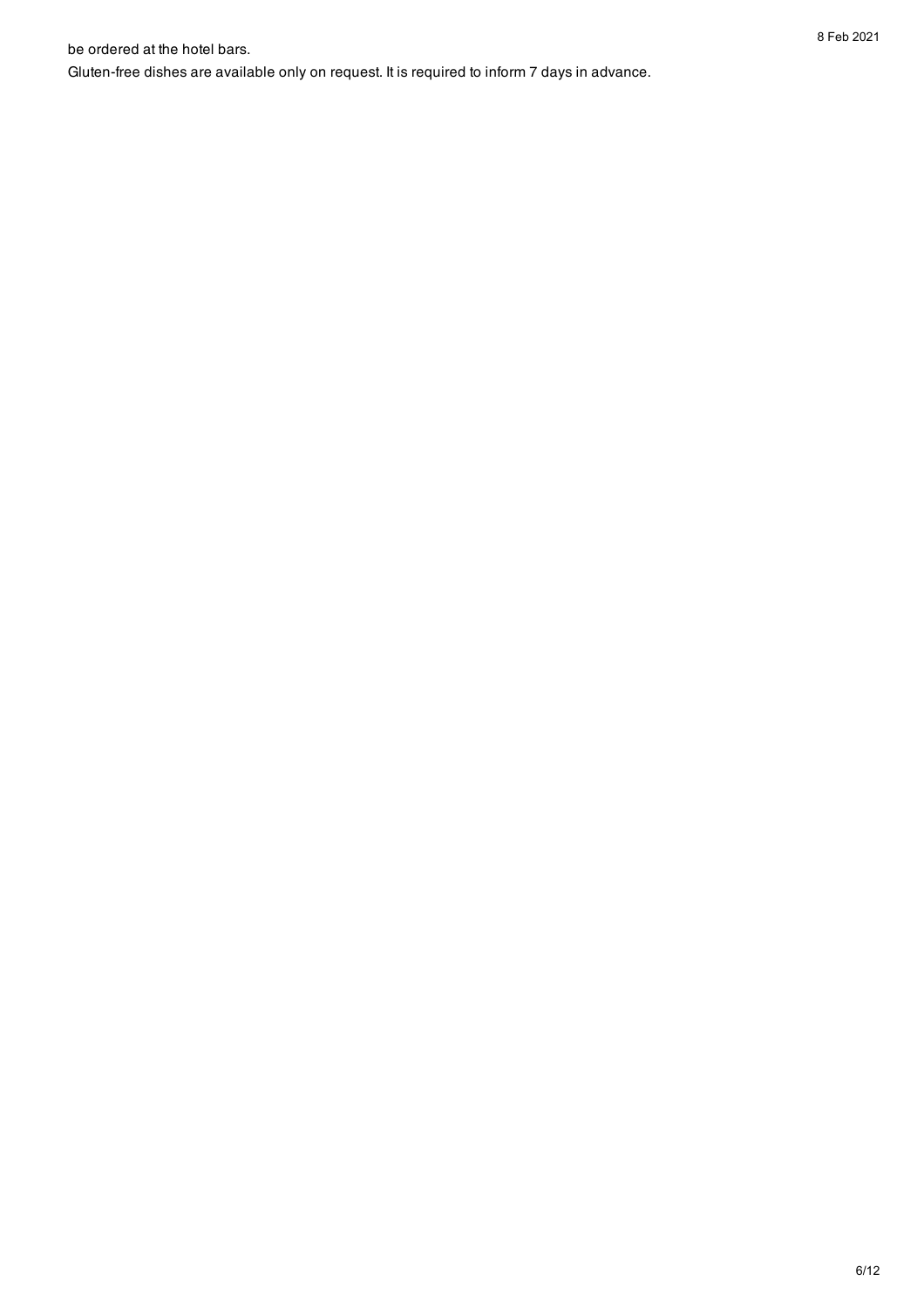

# Hotel Fact Sheet

### HOTEL RIU HELIOS BAY ★★★★ OBZOR



#### All Inclusive

| ALL INCLUSIVE FACILITIES                                                                                |
|---------------------------------------------------------------------------------------------------------|
| All meals, snacks and domestic alcoholic and non-alcoholic beverages in all hotel bars and restaurants. |
| Free sports, activities and entertainment programme as described.                                       |
| WiFi throughout the hotel.                                                                              |
| All hotel guests are required to wear an "All Inclusive" wristband for identification purposes.         |
|                                                                                                         |

#### Remarks

Unlimited domestic beverages (alcoholic and non-alcoholic drinks) at the hotel's bars and restaurants (depending on opening times) offered until midnight. In all buffet restaurants there are soft drinks, water, beer and wine. Spirits are to be ordered at the hotel bars.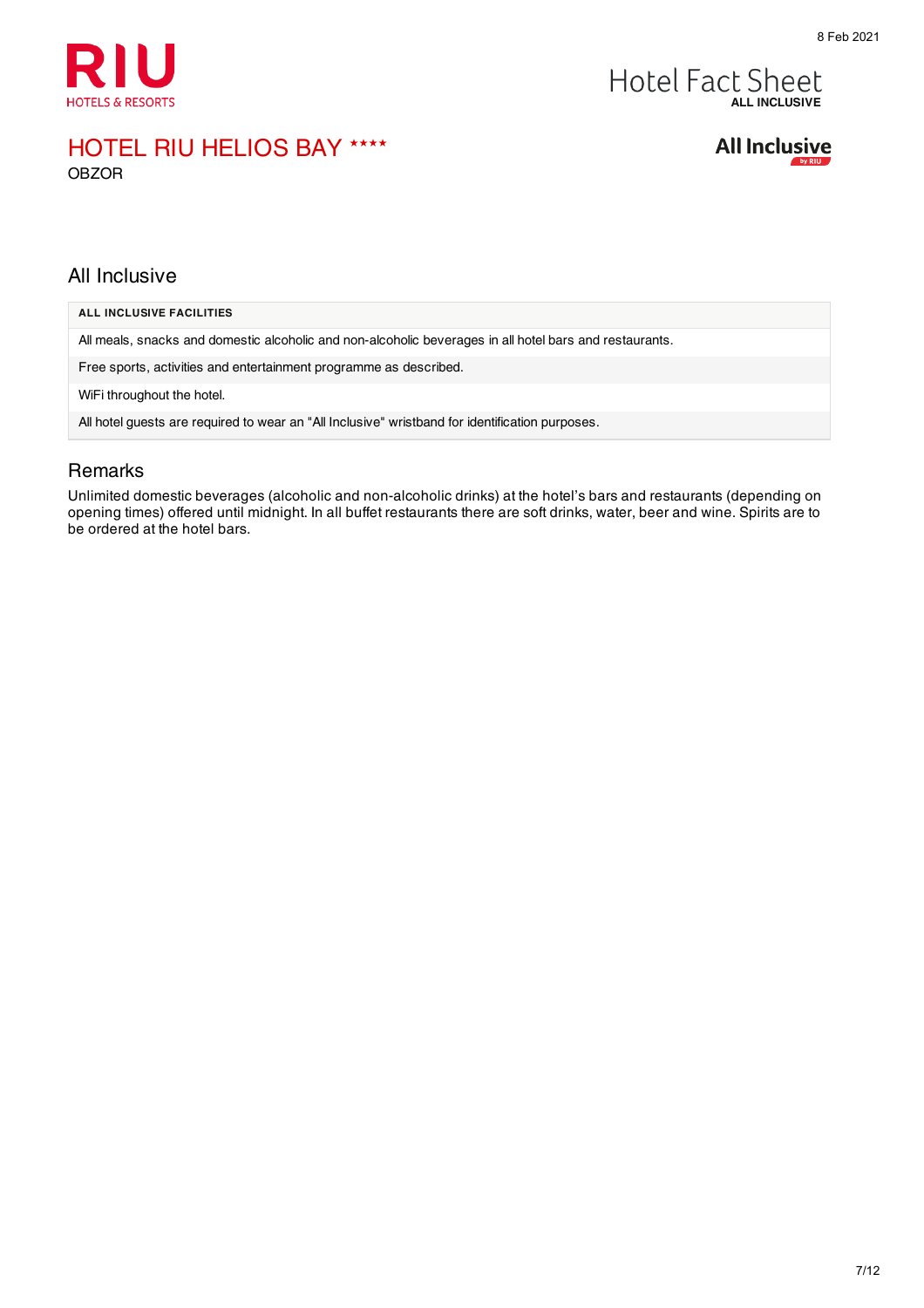

# **Hotel Fact Sheet**

#### HOTEL RIU HELIOS BAY ★★★★ OBZOR

**All Inclusive** 

#### Outdoor areas

#### Swimming pools

| POOL TYPE       | <b>SIZE</b><br>FRESH WATER HEATED IN WINTER INTEGRATED COMMENTS<br>(SQM) |                                                                                                 |
|-----------------|--------------------------------------------------------------------------|-------------------------------------------------------------------------------------------------|
| Outdoor pool    | 600                                                                      | There are 5 water loungers.                                                                     |
| Children's pool | 35                                                                       | With waterslides.                                                                               |
| Whirlpool       | $\overline{\phantom{0}}$                                                 | It is an outdoor whirlpool. Use of whirlpool bath<br>is restricted to guests over 12 years old. |
| Indoor pool     | 80                                                                       | With children's section. Heatable depending on<br>weather conditions.                           |

#### Pool area

| <b>POOL FACILITIES</b> | <b>DEPOSIT REQUIRED</b> | <b>COMMENTS</b> |
|------------------------|-------------------------|-----------------|
| Sun terrace            |                         |                 |
| Sun loungers           |                         |                 |
| Parasols               |                         |                 |
| Pool towels            |                         |                 |

#### Garden

**Size:** 5.000 (sq m )

#### Beach **Name:** Obzor **Length of beach:** 5 km **Area reserved for hotel guests**

#### Beach facilities

| <b>BEACH FACILITIES</b> | <b>EXTRA CHARGE</b> | <b>ALSO IN WINTER</b> | <b>COMMENTS</b> |
|-------------------------|---------------------|-----------------------|-----------------|
| Parasols                |                     |                       | Local provider. |
| Sun loungers            |                     |                       | Local provider. |

#### Remarks

5 km-long public beach of fine sand which slopes gently into the sea.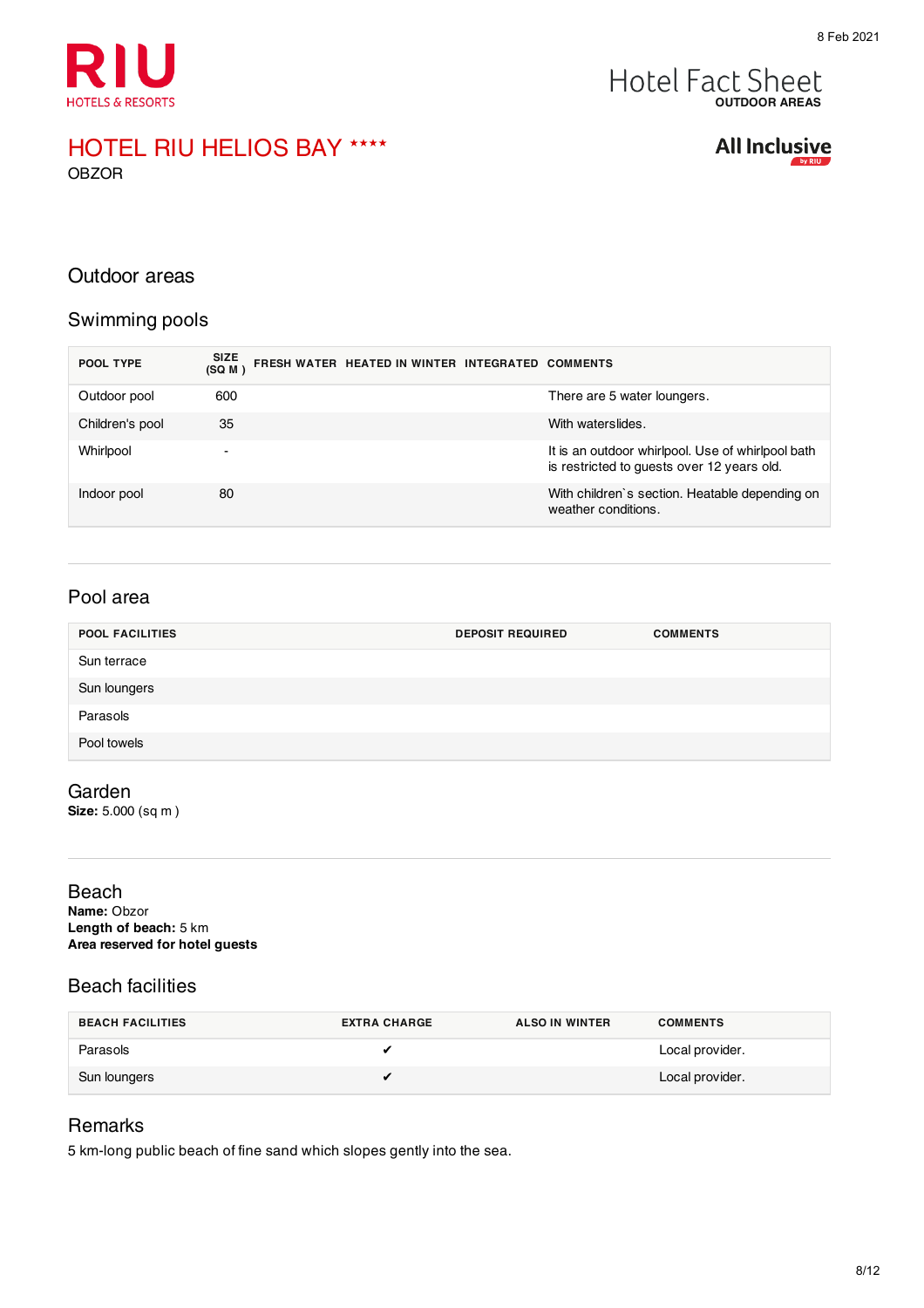

# **ACTIVITIES & ENTERTAINMENT**

# HOTEL RIU HELIOS BAY ★★★★

OBZOR

**All Inclusive** 

### Activities & Entertainment

#### Sports

| <b>ACTIVITY</b>           |   | NO CHARGE EXTRA CHARGE HOTEL |   | <b>DISTANCE</b><br><b>APPROX.</b> | <b>COMMENTS</b>                                 |
|---------------------------|---|------------------------------|---|-----------------------------------|-------------------------------------------------|
| Gym                       | ✔ |                              | ✔ |                                   | Sports shoes are compulsory when using the gym. |
| Workout                   | ✔ |                              | ✔ |                                   |                                                 |
| Multipurpose sports pitch | ✔ |                              | ✔ |                                   |                                                 |
| Beach volleyball          | ✔ |                              | ✔ |                                   | Beach volleyball court.                         |
| Aqua gymnastics           | ✔ |                              | ✔ |                                   |                                                 |
| <b>Billiards</b>          |   |                              | ✔ |                                   |                                                 |

#### Remarks

**Optional sports and facilities nearby (additional charge):**

- Various water sports available on the beach

#### **Entertainment**

| WHEN?   | <b>ACTIVITY</b>                            |               | TIMES A WEEK NO CHARGE EXTRA CHARGE COMMENTS |  |
|---------|--------------------------------------------|---------------|----------------------------------------------|--|
| Daytime | Children's entertainment (4-12 yrs)        |               |                                              |  |
|         | Daytime entertainment programme for adults |               |                                              |  |
| Evening | Live music, shows & RIU entertainment      | Several times |                                              |  |

#### Children

| <b>FACILITIES</b>                   | <b>NO CHARGE</b> | <b>EXTRA CHARGE</b> | <b>COMMENTS</b>            |
|-------------------------------------|------------------|---------------------|----------------------------|
| Children's entertainment (4-12 yrs) |                  |                     | 6 x per week.              |
| Children's pool                     | ✔                |                     | 35 m2. With waterslides.   |
| Children's playground               | ✔                |                     |                            |
| High chairs                         | ✔                |                     | Depending on availability. |
| Cots                                | ✔                |                     | Depending on availability. |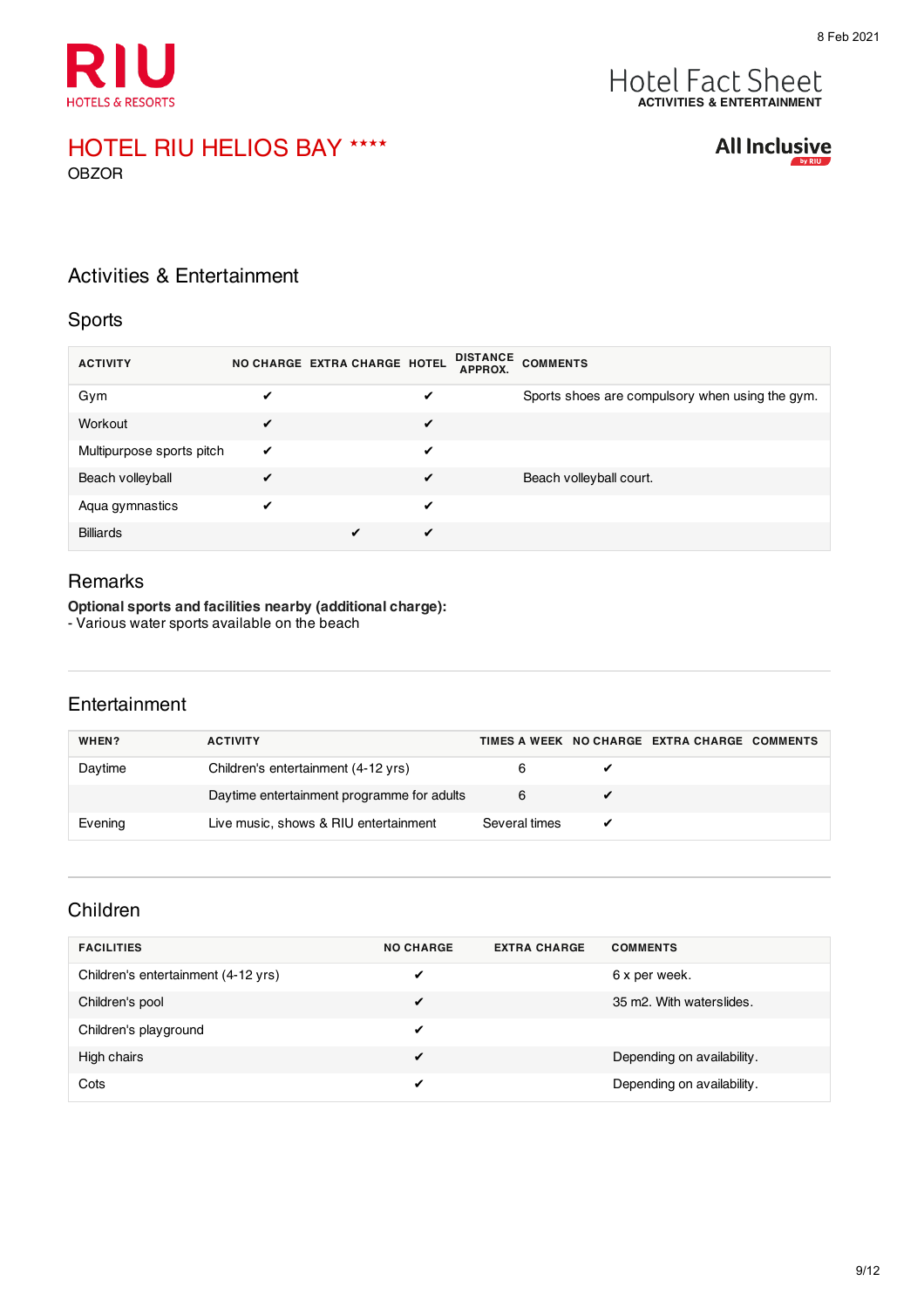



#### HOTEL RIU HELIOS BAY ★★★★ OBZOR

**All Inclusive** 

## Info for disabled guests

#### Adapted rooms

| Adapted rooms for wheelchair user available |                                        |
|---------------------------------------------|----------------------------------------|
| Room category                               | <b>DDMB</b>                            |
| Number of adapted rooms                     | 3                                      |
| Size of adapted rooms (sq m)                | 26                                     |
| Location of adapted rooms (area/floor)      | Reception and lobby level (1st floor). |

#### Adapted rooms - Door widths

| Entrance                                | 90 cm                    |
|-----------------------------------------|--------------------------|
| Bedroom (if there is an extra door)     | $\overline{\phantom{0}}$ |
| Living room (if there is an extra door) | $\sim$                   |
| Bathroom                                | 90 cm                    |
| Balcony/Terrace                         | 63 cm                    |

#### Remarks

Bathroom with sliding door. Balcony/terrace door with door sill.

#### Adapted rooms - Bathroom facilities

| Bathtub                                                                                 | Х |
|-----------------------------------------------------------------------------------------|---|
| Shower                                                                                  | ✔ |
| Step free shower or roll in shower (level entry with no raised lip $\bm{X}$<br>or step) |   |
| Shower seat                                                                             | Х |
| Support/grab rails in shower                                                            | ✔ |
| Support/grab rails in bathtub                                                           | Х |
| Clear wheelchair turning circle (1.50m diameter) in the<br>bathroom                     | ✔ |
| Support/grab rails near WC                                                              | ✔ |
| Enough wheelchair turning room/min. 0.7m transfer space next $\checkmark$<br>to the WC  |   |
| Washbasin accessible with wheelchair                                                    | ✔ |
| Entry height of the shower (from floor)                                                 |   |
| Entry height of the bathtub (from floor)                                                |   |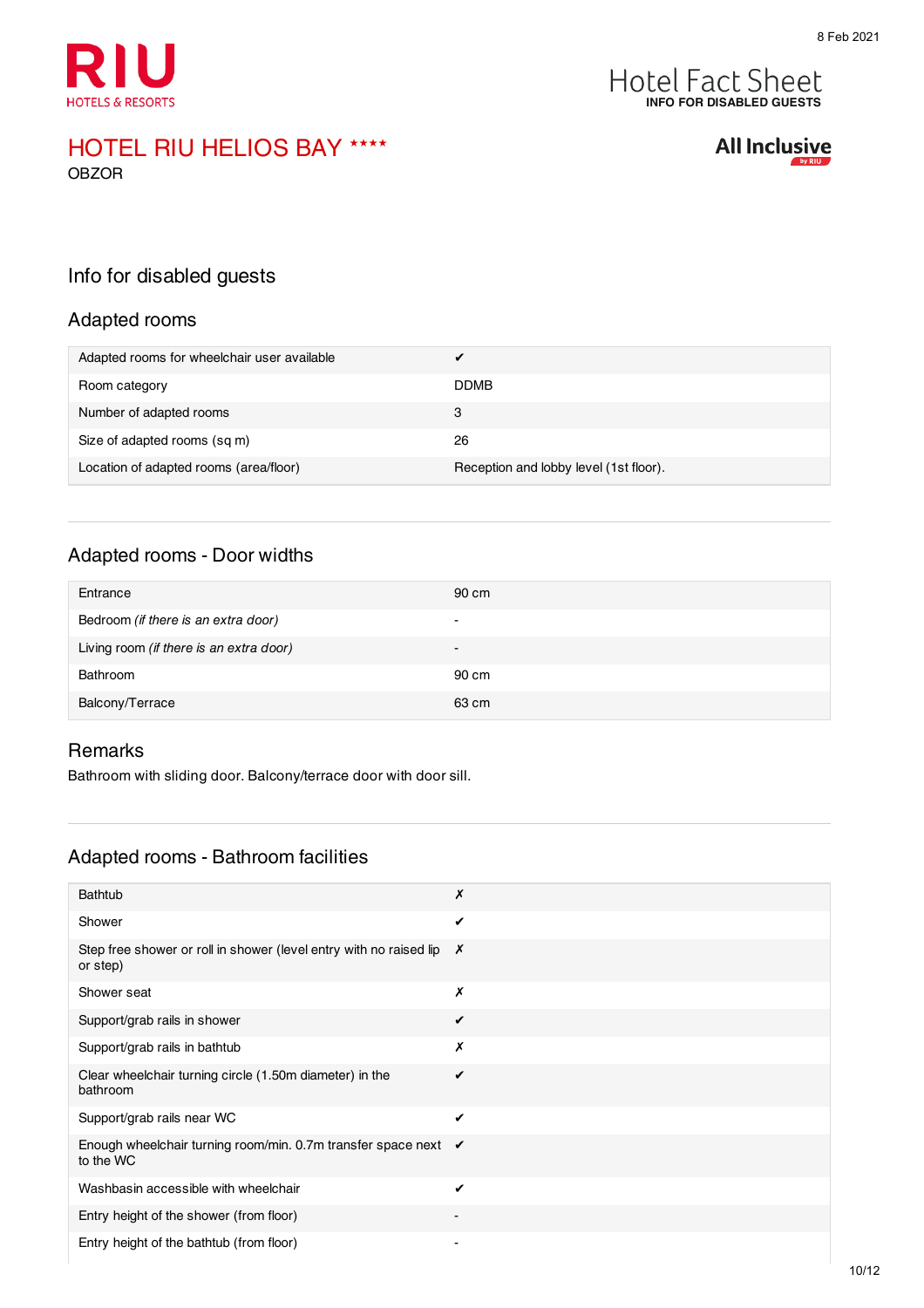|                      |       | 8 Feb 2021 |
|----------------------|-------|------------|
| Height of the basin  | 84 cm |            |
| Height of the toilet | 40 cm |            |

#### **Remarks**

Shower seat on request. Shower access with a raised lip.

#### General hotel facilities

| Lift available                                       | ✔                |
|------------------------------------------------------|------------------|
| Lift's door width                                    | 90 cm            |
| Lift's depth                                         | $100 \text{ cm}$ |
| Possibility to rent a wheelchair or mobility scooter |                  |

# Accessibility of public areas in the hotel

Not all public areas are accessible for wheelchair user

Public areas which are not accessible by wheelchair:

| <b>AREA</b>          | <b>NUMBER OF STEPS</b> |
|----------------------|------------------------|
| Indoor swimming pool |                        |
| RiuLand kids' club   |                        |

#### Remarks

"RiuLand" kids' club is located on the 2nd floor and there is no lift, only stairs.

#### Accessibility of hotels' swimming pool

| At least one swimming pool accessible                 | ↗               |
|-------------------------------------------------------|-----------------|
| Stairs - number of steps                              | 8               |
| Stairs with handrail                                  | ✔               |
| Ladder - number of steps                              | 4               |
| Ramp available                                        | Х               |
| Ramp with handrail                                    | Х               |
| Pool lift available (on request)                      | Х               |
| Accessible bathroom near the swimming pool (distance) | 20 <sub>m</sub> |

#### Additional facilities in hotel

Location of additional toilets for wheelchair user if available Lobby area.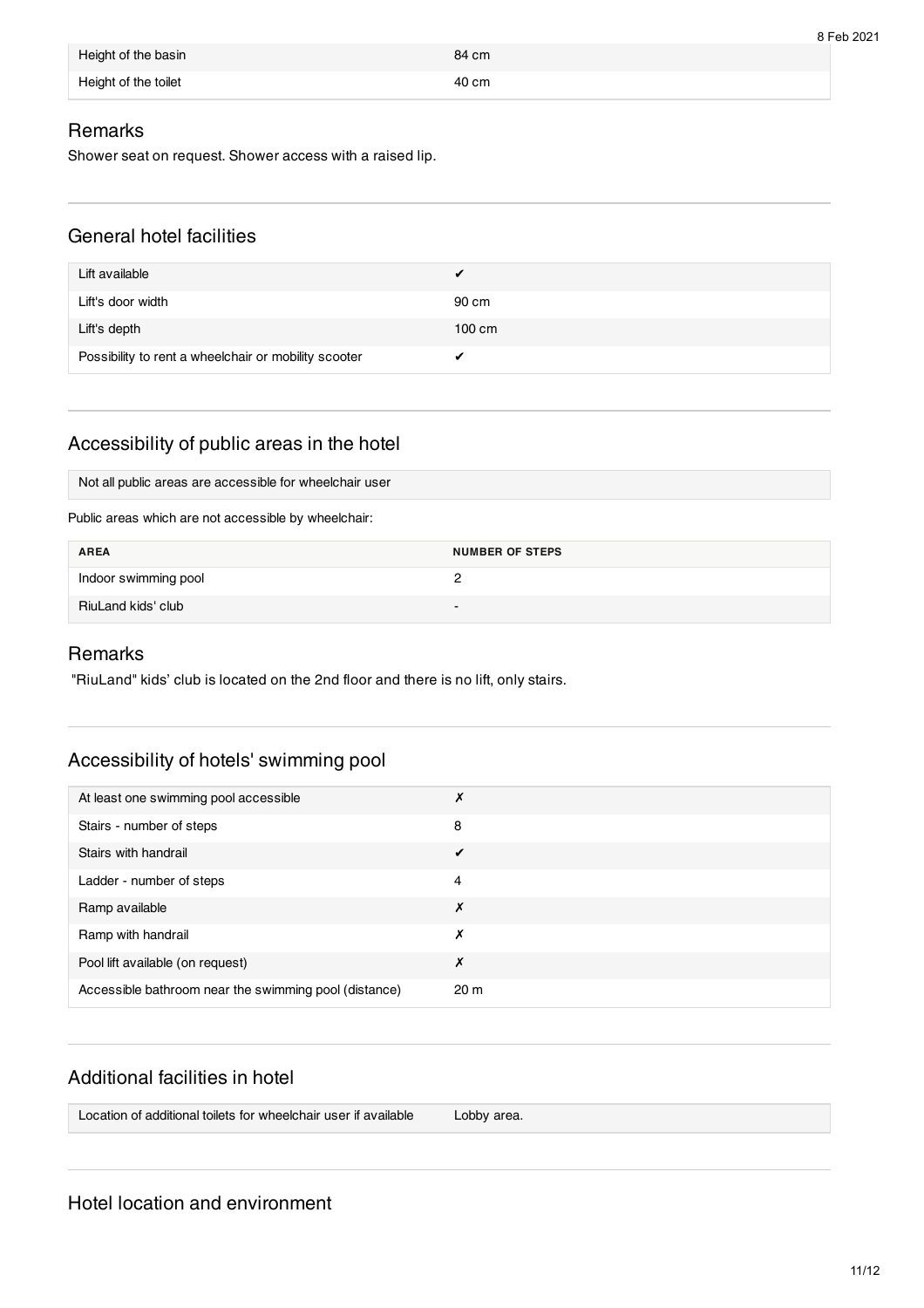| Surrounding areas of the hotel easily accessed by wheelchair<br>users | ✔ |
|-----------------------------------------------------------------------|---|
| Flat                                                                  | Х |
| Hillside                                                              | ✔ |
| Paved sidewalks and streets                                           | х |
| Flat landscape                                                        | Х |
| Slightly rising or descending landscape                               | ✔ |
| Paved way to the beach promenade                                      | Х |
| Paved way to the ocean at the beach                                   | X |
| Wheelchair access to the sea                                          | Х |
|                                                                       |   |

#### Facilities of non-adapted rooms

Specifications for Double standard room

| <b>Bathtub</b>                                            | X                        |
|-----------------------------------------------------------|--------------------------|
| Shower                                                    | ✓                        |
| Roll in shower/shower accessible for wheelchair           | Х                        |
| Shower seat                                               | X                        |
| Support/grab rails in the shower                          | X                        |
| Support/grab rails in the bathtub                         | Х                        |
| Support/grab rails near WC                                | Х                        |
| Enough wheelchair turning room/floor space next to the WC | X                        |
| Washbasin accessible for wheelchair                       | Х                        |
| Walk in shower (steps or raised lip)                      | ✔                        |
| Step free shower (level entry with no raised lip or step) | X                        |
| Door widths - Entrance                                    | 80 cm                    |
| Bedroom (if there is an extra door)                       |                          |
| Living room (if there is an extra door)                   | $\overline{\phantom{0}}$ |
| Bathroom                                                  | 80 cm                    |
| Balcony/Terrace                                           | 65 cm                    |
| Number of standard rooms located on the ground floor      | 20                       |

## Remarks

Balcony/terrace door with door sill. Walk in shower with raised lip.

Please contact hotel if more detailed information is needed.